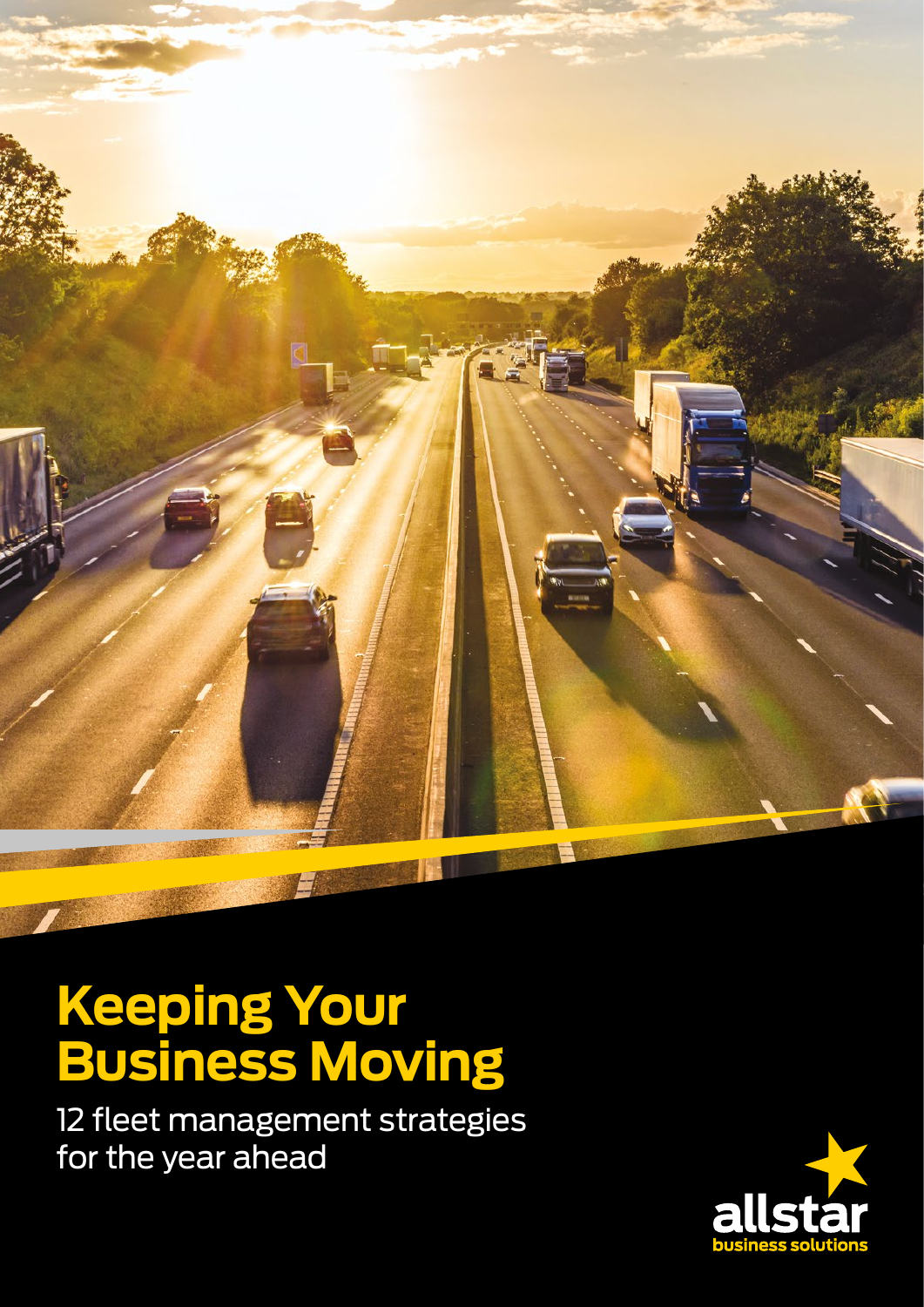

| <b>Contents</b>                                                                                                                                                                                      |                                                                             |  |
|------------------------------------------------------------------------------------------------------------------------------------------------------------------------------------------------------|-----------------------------------------------------------------------------|--|
| p3.                                                                                                                                                                                                  | <b>Introduction</b>                                                         |  |
|                                                                                                                                                                                                      | <b>SETTING FOUNDATIONS</b>                                                  |  |
| <b>1 Understand the cost of fuel</b><br>p4.<br>2 Find out which vehicles work financially for you<br>p5.<br><b>3 Choose the right fuel for the job</b><br>p6.<br>4 Go electric, when it suits<br>p7. |                                                                             |  |
|                                                                                                                                                                                                      | <b>ON THE ROAD</b>                                                          |  |
| p8.                                                                                                                                                                                                  | 5 Only pay for business mileage                                             |  |
| p9.<br>p10.                                                                                                                                                                                          | 6 Put in place a travel policy<br>7 Get a grip on Clean Air Zones           |  |
|                                                                                                                                                                                                      | <b>IN-LIFE FLEET IMPROVEMENTS</b>                                           |  |
| p11.                                                                                                                                                                                                 | 8 Pay for on-the-road expenses better                                       |  |
| p12.                                                                                                                                                                                                 | <b>9 Stop fraud and expense creep</b>                                       |  |
| p13.                                                                                                                                                                                                 | 10 Reduce vehicle and employee downtime                                     |  |
| p13.                                                                                                                                                                                                 | 11 Improve your SMR provision<br>12 Choose safer, more intelligent vehicles |  |
| p14.                                                                                                                                                                                                 |                                                                             |  |

p15. **Conclusion**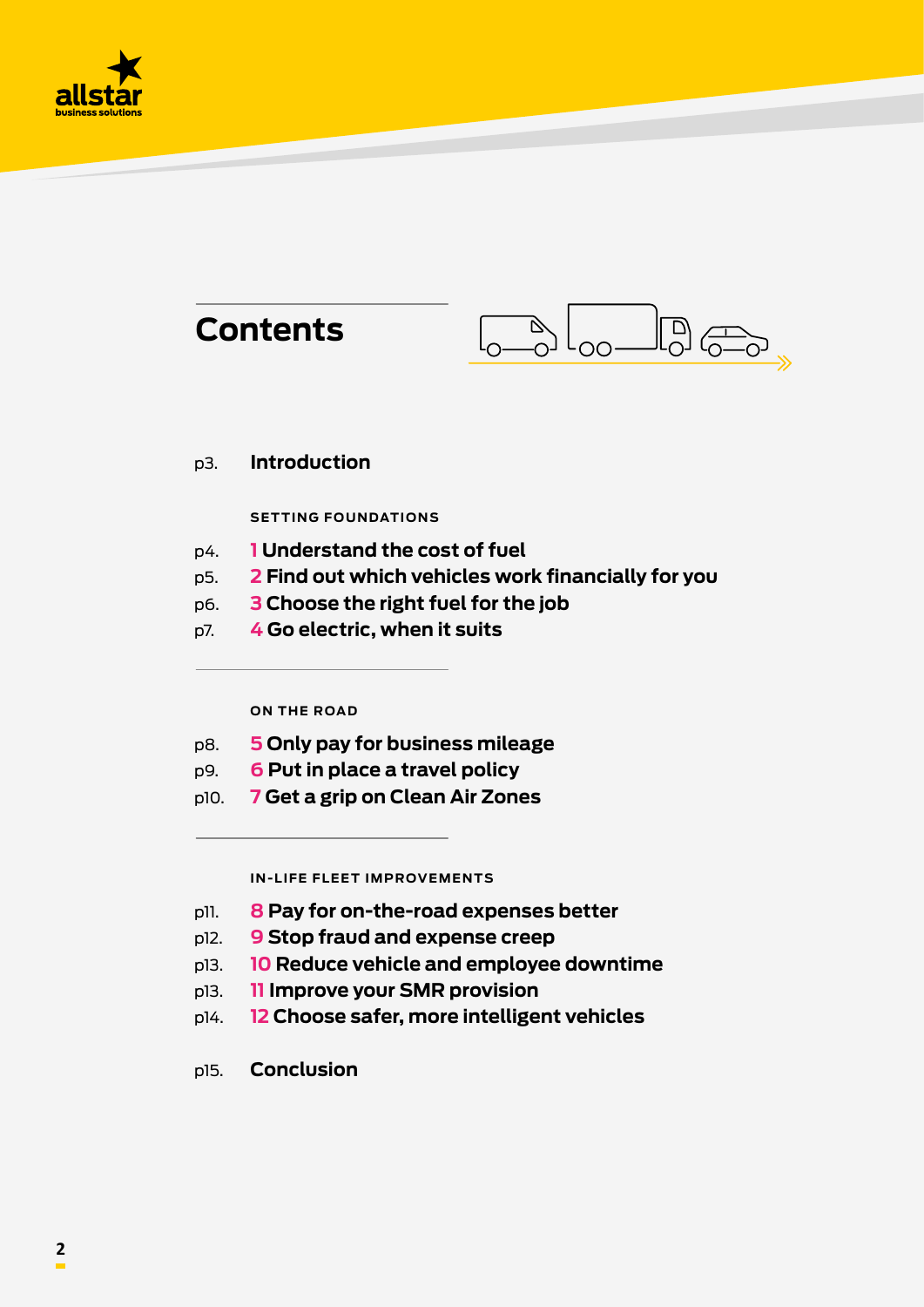

### **Introduction**

**The year ahead is likely to see change on an unprecedented scale, from the rising cost of fuel and the shift to electric vehicles, to the introduction of Clean Air Zones and new legislation, and you will have to manage change on many fronts to keep your business moving.**

In this guide, we look at the key issues that may affect your business over the coming months, and some of the fleet management strategies you can employ to ensure an efficient and effective operation.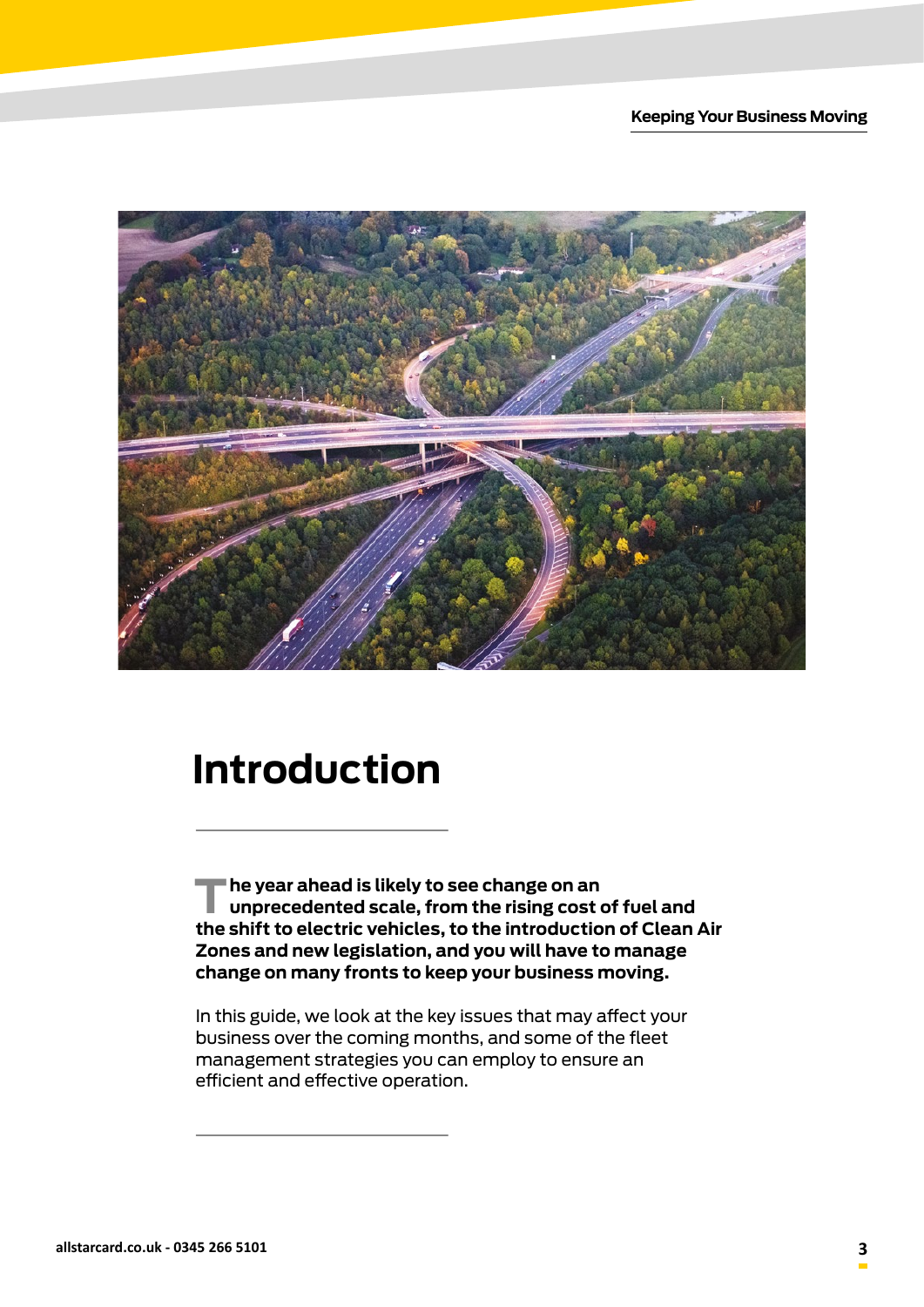

## **1 Understand the cost of fuel**

**Analysing your fuel spend will allow you to work out where you can make savings and efficiencies. Reporting systems can give you a complete breakdown of vehicles, journeys, overall mileage, fuel economy and spend, and the evidence produced will offer the ability to purchase fuel more effectively.**

Also, by better understanding the fuel sector and what contributes to the cost of petrol and diesel, you can be more strategic about your purchasing.

The on-the-road cost of petrol and diesel is made up of a number of factors, the most influential of which are the retail margin, the cost of oil, foreign exchange rates (often the Pound against the Dollar), fuel duty and VAT. The last two make up by far the biggest proportion, with duty accounting for 57.95p per litre and VAT a further 20% on top of the overall cost.

While many of these factors are outside of a fleet's control, VAT can be reclaimed. In order to achieve this, it's essential you have HMRC-compliant receipts to claim back the business mileage VAT.



barrel, from Jan-Sept 2019

"The main reason for this instability is largely the perceived risk to supply"

It is important to have complete visibility of the cost of fuel, because the past year has been characterised by political upheaval and economic uncertainty, resulting in volatility in the price of oil. Subsequently, this has made it hard for fleets to budget accurately and, additionally, impacts day-to-day running costs.

In the last quarter of 2018, the commodity price of a barrel of oil plunged from \$85 to \$50. But that low level did not last and during spring 2019 it rose to around \$75 in April. Over recent months the price has fluctuated around the \$60 mark before climbing to its most recent peak of \$72 – more than 40% higher than the start of the year.

The reason for this instability is largely the perceived risk to supply. In the Middle East there have been a number of incidents between nations which have created a lack of confidence in the ability to provide oil.

There are other less dramatic, but no less influential, factors at play too. The US has been producing record volumes in order to reduce prices, while OPEC wants higher prices in order to increase margins and uses supply in an attempt to manage the barrel price point.

At the start of July, OPEC+ members agreed to continue with its 1.2-million barrel daily production cut, until March 2020. So this fundamental contrast in production strategies is set to continue, and create instability.

Then there are the continuing tensions of the US-China trade war, and economic slowdown in Europe and around the world. Projections suggest that demand will fall, resulting in an over-supplied market space, which could depress prices.

So there is a constant push and pull on the supply of oil from a number of directions, and those forces have been increasing over the year, leading to these large swings in price.

#### **3 ways to beat fuel volatility**

**Businesses might not be able to avoid the impacts of geopolitical crises, but with better fuel management you can mitigate any price rises.**

#### **Buy Fuel better**

**1 Buy Fuel better**<br>By using fuel cards to obtain discounts and reduce route deviation through a universal network your fleet can make significant savings.

**2 Understand your vehicle costs** Analyse which vehicles are costing you most money, and schedule jobs and routes to use those with lower running costs.

**3 Educate and train drivers** Better drivers, who plan routes, buy fuel cleverly and drive more economically will save your business money.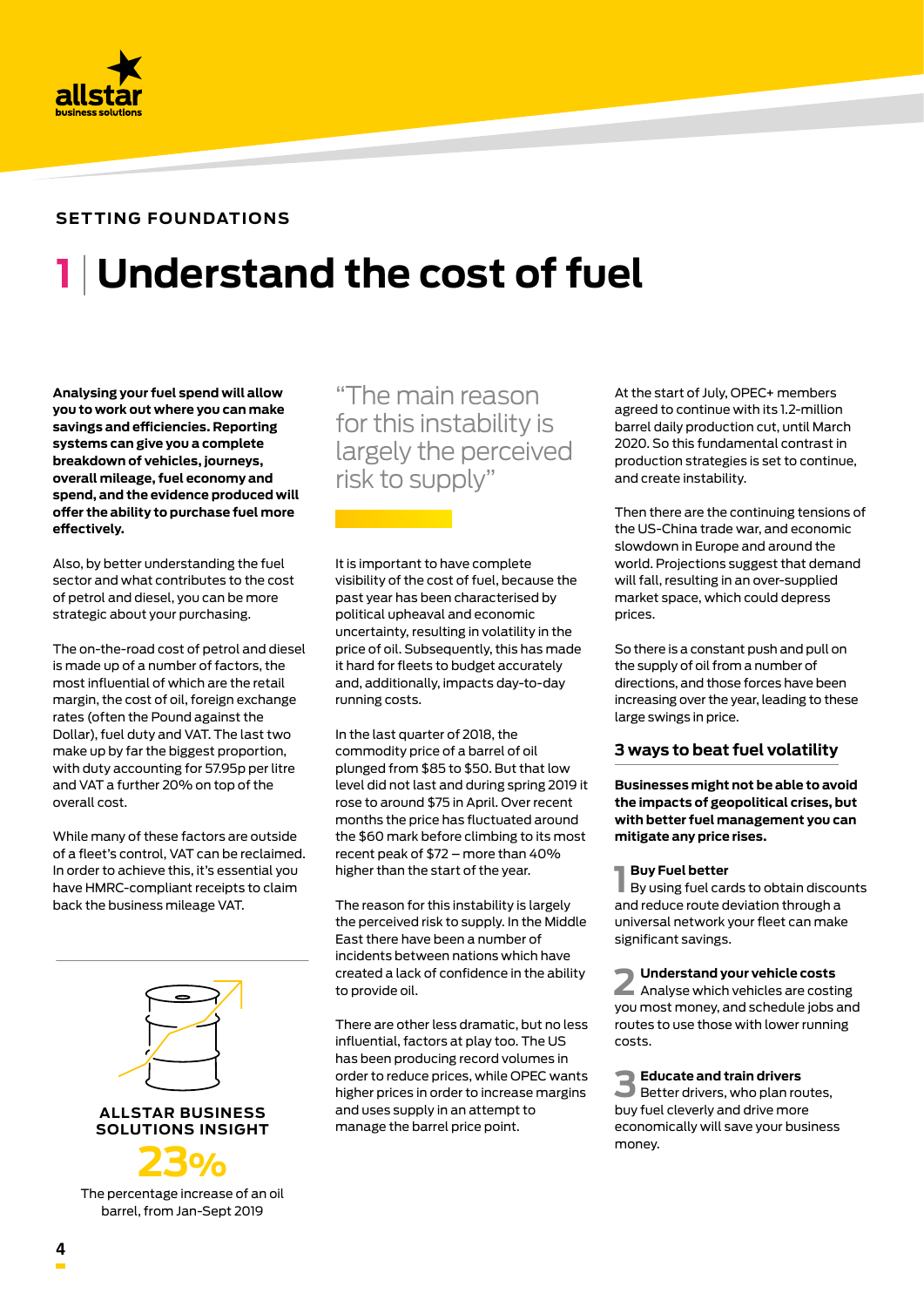### **2 Find out which vehicles work financially for you**

**The market is going through a period of unprecedented change, with emissions concerns around diesel vehicles affecting their popularity and the rise of electric powertrain options. It's essential to find out which vehicles work for you in terms of wholelife cost, especially in a sector subject to new technologies, legislation, and shifting market forces.** 

By analysing wholelife costs (WLC) you will be able to ascertain if the vehicles you run are right for your operation financially.

There are many elements to wholelife costs, but these are the most significant, and have the most effect on the financial impact of your fleet:

#### **Fuel**



Fuel cards and management systems not only streamline expense claims, but give a detailed analysis of what the fleet is spending, and where there are any anomalies, either with vehicles or drivers.



### **Depreciation**

**Approx 40%**

Depreciation is the principle component of wholelife costs and, even if you are leasing without residual value risk, it is important to understand. Simply, poor predicted residual values could indicate issues with that model in other running cost areas too.

#### **Insurance**

**Approx 10-15%** 

When choosing an insurance policy, you first need to understand your risk. Begin by undertaking a risk assessment (often with the help of your insurer), to analyse your claims history and highlight areas for improvement.

#### **Service, maintenance and repair**

**Approx 5-10%**

There are a number of ways to mitigate the cost of SMR, either through outsourced bundled packages which aggregate spend and manage work for you, or pay-as-you-go maintenance in which you choose which course of action to take. Both have many benefits, and can reduce cost and downtime.

#### **Tax**

**Approx 5%**

This includes Benefit-in-Kind, VAT, Vehicle Excise Duty and National Insurance Contributions.

Other factors, such as the interest accrued on funding, management fees or outsourcing costs also have to be taken into account, although these will vary depending on how you run your fleet.

Once you have a complete picture of what your vehicles cost, you can make more informed decisions about assigning roles to particular models, what to put on choice lists and also give yourself leverage when negotiating contracts with suppliers.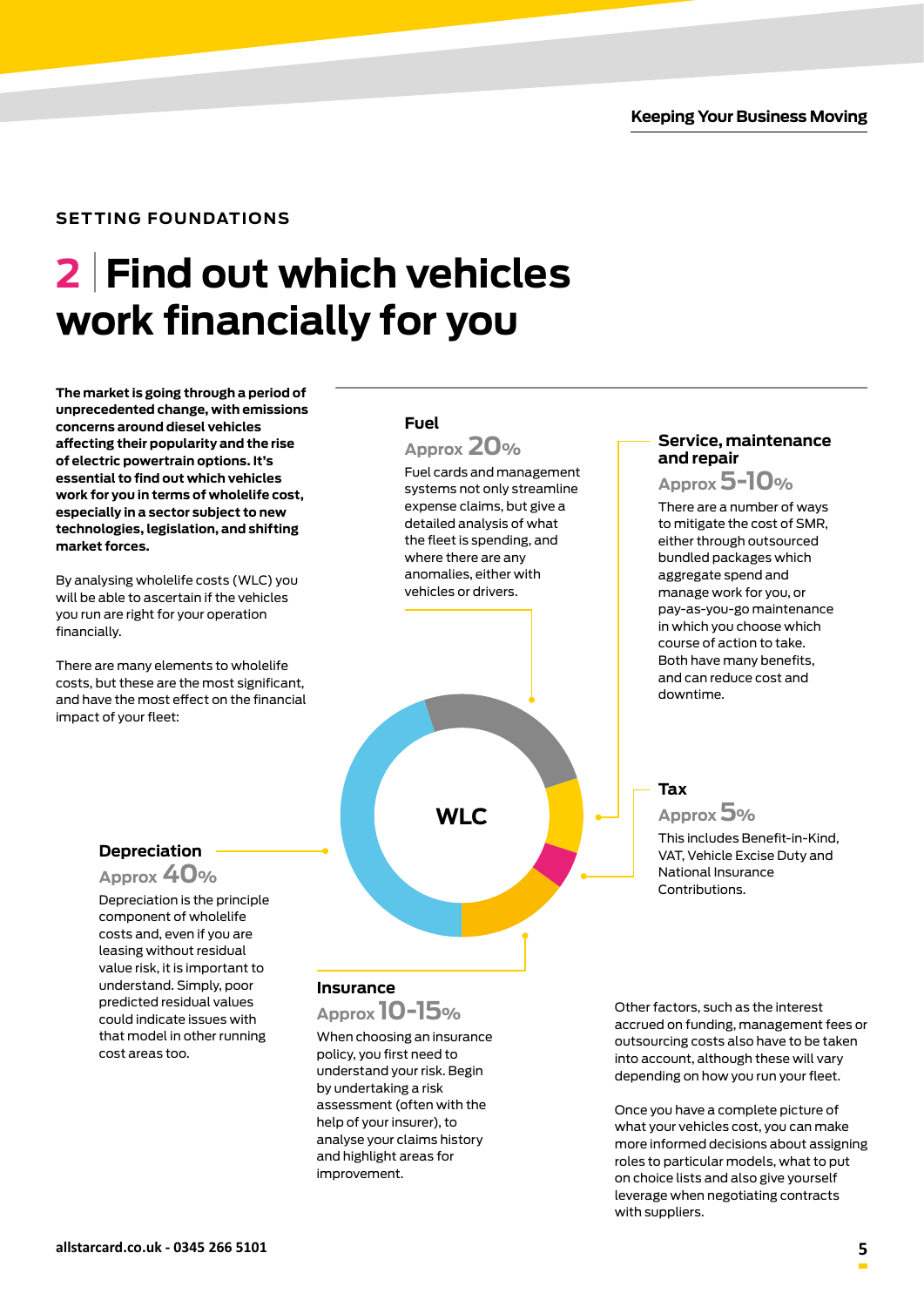

## **3 Choose the right fuel and fuel card for the job**

**Because of shifting scenarios, and some clarity on Benefit-in-Kind tax for the next three years, now is a good time to review your fuel policy and powertrain choice. For those doing low mileage electric, PHEV or petrol could be viable, but for drivers covering longer distances, petrol or diesel are likely to be more suitable options.** 

This review may also lead to you considering fuel cards. In selecting a fuel card you need expert advice from a provider who intrinsically understands the fuel market, and can build the ideal fuel card solution for your business. You should look for a provider who can provide access to a universal network for multiple fuel types (e.g. petrol, diesel, electric, hydrogen), strike a balance between cost of the fuel and the availability of fuel stations, as well as providing you simplified administration and HMRC-compliant invoicing.

Managing a multi-fuel fleet (diesel, petrol, electric and hydrogen) can come with challenges for businesses, with multiple accounts and payment methods needed to ensure your fleet has access to a convenient network for all its refuelling needs. This multi-account structure can bring different pricing structures, separate invoicing and reporting leading to increased administration, and can often leave businesses feeling out of control.

It is important to choose a fuel card provider that can give you controlled access to a multi-fuel network that can cover all your fleets refuelling needs, which will help simplify refuelling and administration with all transactions on one account.

#### **The right fuel card provider will also be able to help you:**

**1** Understand the performance of all the vehicles in your fleet so that you can Understand the performance of all the root out those that do not deliver the required economy in the real world. The change to WLTP emissions legislation last year for the latest EU6 vehicles should also mean that the on-paper figures you rely on for choice and budgeting are more reliable.

**2** Monitor drivers to find those who are regularly paying too much or driving too inefficiently. You can use that information to highlight exceptions and potential fraud, where purchases don't match the mileage claims being made.

**3**Look at journeys to ensure that the best routes are being taken for specific jobs, as well as where fuel is being purchased, and analyse this against your operational constraints. Deviating off a route to search out cheaper fuel may be counter-productive in time and cost.

#### **Don't discount diesel yet**

The sales of diesel-powered vehicles continue to fall: they dropped by nearly 30% in 2018 when compared to the year before and by a further 19% year-to-date by August 2019.

But from January next year this could change, as long as fleets and drivers understand what to look for: diesel cars that have been RDE2 tested. Cars that have been subjected to this new, more stringent on-the-road emission testing regime receive a 4% discount off company car benefit-in-kind taxation.

According to Jaguar, which already has some RDE2 cars on the road, could amount to a saving for 40% taxpayers of up to £2,304 in company car tax over three years, compared to an equivalent vehicle that is not compliant.

Also, analysis by the European Automobile Manufacturers' Association (ACEA) found that modern WLTP-tested Euro 6 diesels emit significantly less harmful emissions than their predecessors.

### Lower fuel costs and improve management with **Allstar One**

**Access to more than 7,700 fuel sites, covering 90% of the UK, and savings on every litre of diesel purchased across our exclusive Discount Diesel network.**

**You can track where drivers access fuel services and MPG too, while HMRC-compliant invoicing simplifies your administration, reducing paperwork and improving cashflow.**



- $\rightarrow$  The UK's largest fuel network
- $\rightarrow$  Savings on Discount Diesel network
- $\rightarrow$  Flexible credit terms to help better
- manage cashflow
- **HMRC-compliant invoicing**
- $\rightarrow$  Save on average 30% on service, [maintenance and repair](https://www.allstarcard.co.uk/services/servicepoint/) with **ServicePoint**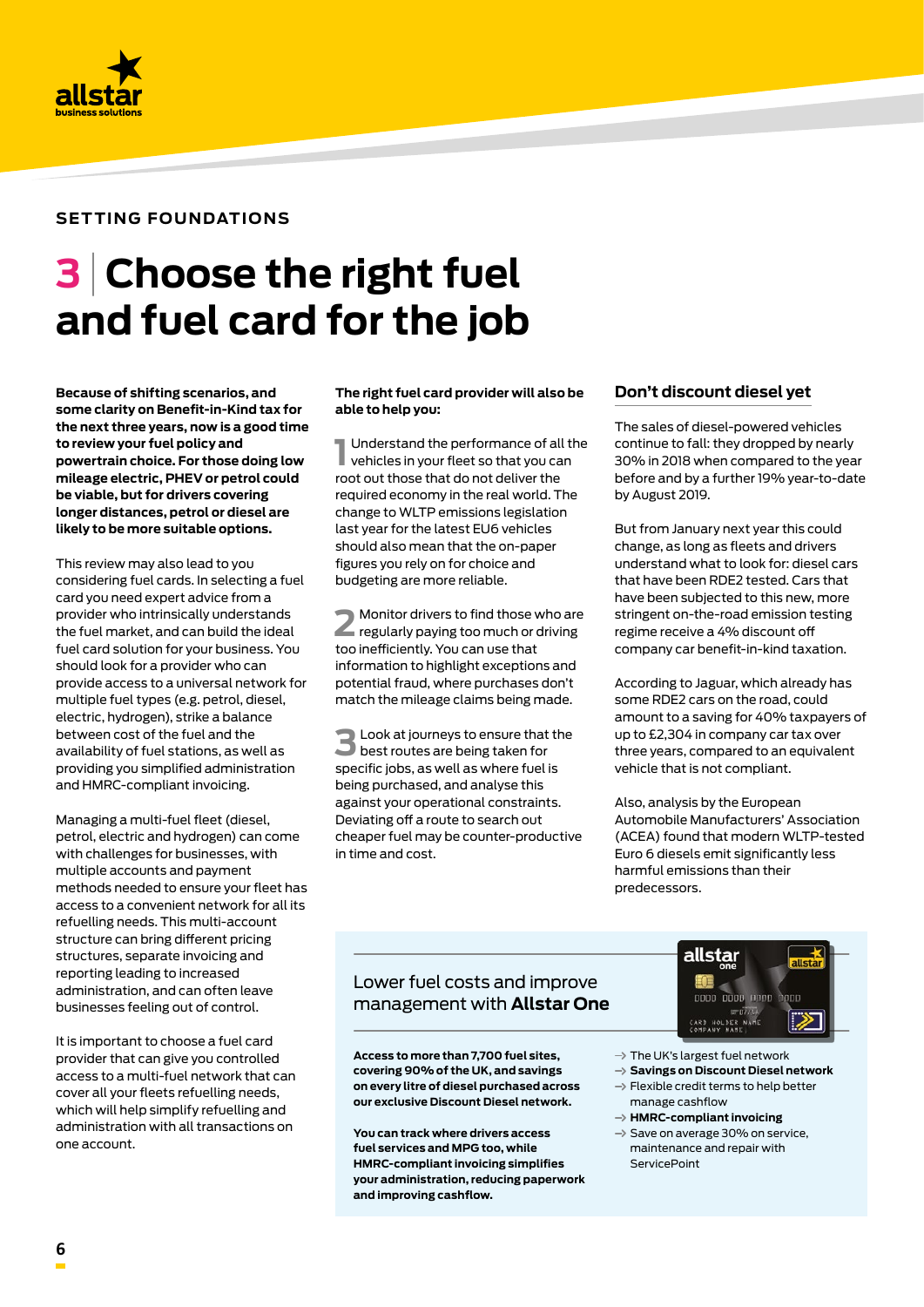## **4 Go electric, when it suits**

**There are many benefits to choosing electric vehicles – low in-life running costs, an advantageous tax position, and contributing to better air quality being the obvious ones – but there are other issues that need to be addressed too. Here are some key elements to think about.**

#### **Advantageous tax position**

Under the new Benefit-in-Kins (BiK) rates announced in July, pure electric vehicles are exempt from company car tax in 2020/21 and will only rise to 1% in April 2021 and 2% in April 2022. There is then the added benefit of very low National Insurance Contributions, which are linked to the BiK level, for the employer.

#### **Charging at work and home**

Other than range and cost, which are becoming more competitive and practical all the time, charging is the biggest issue when it comes to running EVs, along with how it will be paid for, and identifying whether mileage and charging are for business or personal journeys. There is a narrowing between the overall range and typical business mileage demands, and therefore some assumptions can be made.

For example: an employee works 236 days a year after weekends and holidays, and does 20,000 business miles a year. On average they would drive 75 miles a day. When it is considered that the latest electric cars will do 200-300 miles between charges, then the vast majority of business days will not require any stops if they are charged overnight or at the office.

#### **Route planning**

Route planning will be an essential function for the EV fleet due to the time-critical nature of charging and the widely-spread charging network.

This will be important because the shortest route might not always be the most energy-efficient. For example, an EV travelling on motorways is likely to drain its batteries quicker and require a time-consuming charge, whereas a slower route might take longer to get there but, crucially, hold enough energy in reserve so it does not have to complete a time-consuming charging stop.



**ALLSTAR BUSINESS SOLUTIONS INSIGHT**

#### **Personal EVs AMAP rates**

**45p per mile tax-free** for the first 10,000 business miles **25p per mile** thereafter

#### **Paying for electric miles**

In September 2018, HMRC brought in a 4p per mile 'Advisory Electricity Rate (AER)' for reimbursing staff in a pure electric company car. There is no BiK or Class 1 National Insurance to pay. You will also have to put in place a process for ascertaining the cost of charging vehicles for business trips while at home, because if a business cannot prove the electricity cost per mile for charging is higher than the AER, they will have to treat any excess as taxable profit and as earnings for Class 1 National Insurance purposes.

Fleets will need to monitor the price of public recharging too. Although a full public charge is cheaper than a tankful of traditional fuel – less than £10 even on some of the more expensive public charging points, and as little as £3 on some – a system for processing payments will be important because these vehicles need charging more often. This means increased numbers of expense claims and potentially more administration.

#### Cover all fuel needs, now and in the future, with **Allstar One Electric**

**One card accesses a nationwide multibrand network of electric charging sites, simplifying recharging and reducing range anxiety. You also get access to 90% of UK fuel sites and you can save with our exclusive Discount Diesel network.** 

**HMRC-compliant invoicing stops lost VAT receipts, while paperwork is simplified and cashflow increases.**



- $\rightarrow$  Nationwide multi-brand electric charging network
- **UK's largest fuel network**
- $\rightarrow$  Choice of pricing options for electric charging
- **HMRC-compliant invoicing**
- $\rightarrow$  Flexible credit terms to help better manage cashflow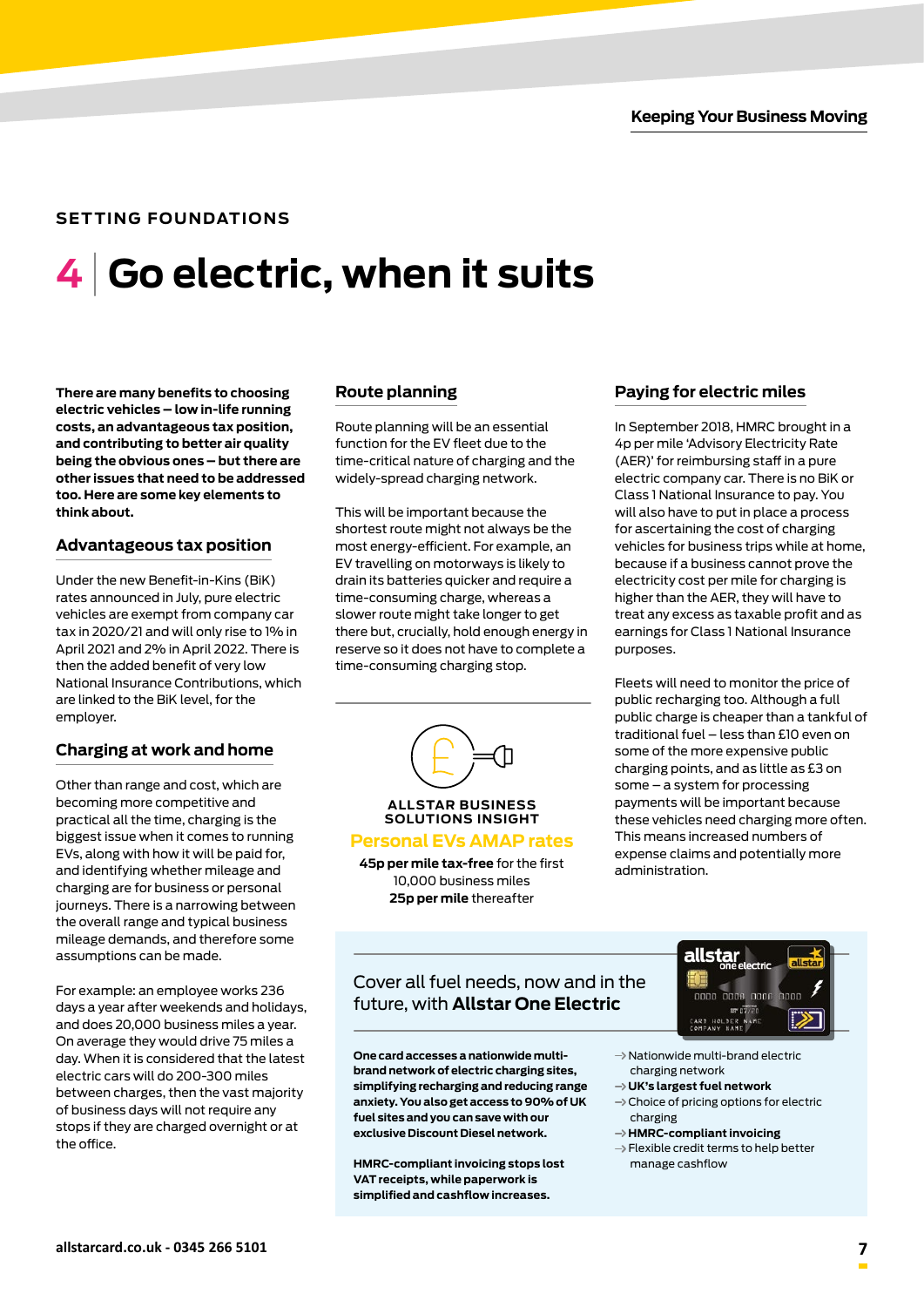

#### **ON THE ROAD**

# **5 Only pay for business mileage**

#### **Make your business more efficient by ensuring you are only paying for business mileage.**

Many businesses do not have rigorous enough processes in place. They reimburse employees too much and could be liable for fines in cases of incorrect claims. The penalty is 100% of the tax lost plus interest and could be increased to 200% if HMRC decides to pursue the case of fraud.

Put simply, if 50 employees driving 20,000 miles a year – possibly for ease and even greed – over-claim or round-up mileage by an average of only 5%, that business would end up paying out £7,000 more than it should do.

#### **So what can you do?**

#### **There are a number of tactics to ensure drivers claim more accurately.**

#### **Use telematics**

The first is telematics, in various forms, from self-installed GPS devices that can be activated during a business trip with the information directly uploaded to the fleet manger, to full tracking systems. Both can be aligned with fuel card data to create an accurate picture of mileage and spend.

#### **Check veracity of trips.**

Ensure every claim comes with postcodes denoting the start and end of a trip, allowing you to quickly research their veracity online. Checking each one could be very time-consuming though: instead, create a culture whereby drivers know they could be challenged.

Telling them that mileage claims will be randomly checked and they will need to pay inaccuracies back will help to drive more accurate claims.

#### **Educate your drivers.**

Do your drivers genuinely know what a business trip constitutes? Essentially it must be a journey for which carrying out the function of their job is the sole purpose. Adding a quick work-related stop-off to a private trip doesn't qualify it as business, and commuting does not count either.

#### **Obtain HMRC-compliant receipts.**

Make sure that drivers obtain HMRCcompliant VAT receipts. The VAT can be claimed back on these expenses, in addition to the AMAP rate if the journey can be shown to have been taken wholly and exclusivel[y](https://www.gov.uk/hmrc-internal-manuals/business-income-manual/bim37007) for business purposes.

#### **Steps for better business mileage accuracy**

### Mileage reporting and tracking with **Business Mileage Monitor**

**Business Mileage Monitor offers full management reporting and tracking on all drivers and journeys. It breaks down all [fuel card](https://www.allstarcard.co.uk/choose-a-card/) transactions, making them easier to trace, and produces itemised VAT invoices.** 

Marrying tracking and transactions, Business Mileage Monitor makes understanding on-the-road fuel consumption much simpler, and also provides highly accurate calculations for business and private mileage.



- **Monthly claim submitted in less than 5 minutes**
- $\rightarrow$  Keep private mileage personal and secure
- $\rightarrow$  Self-installed GPS device
- $\rightarrow$  Customise the portal for your business
- **See exact spend and deduction figures**
- $\rightarrow$  View private mileage salary deductions

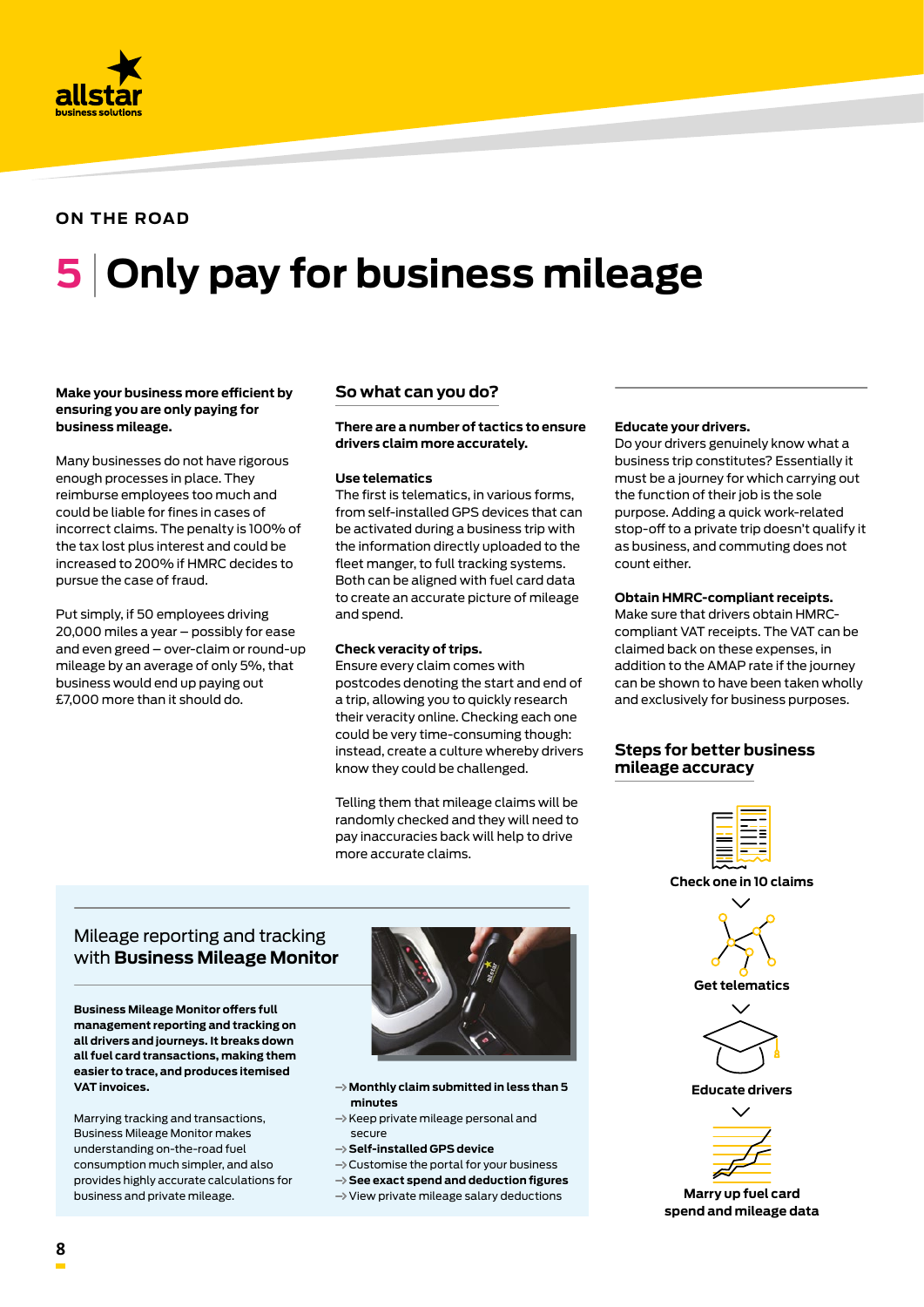#### **ON THE ROAD**

# **6 Put in place a travel policy**

**Increasingly there are more options for business travel available, other than the company car, from more traditional forms of transport such as train, taxi or plane, to newer mobility solutions such as ride-sharing and car clubs.**

Then there are the issues of claiming back multiple expenses for the various forms of travel, especially as we are yet to see the widespread roll-out of mobility-as-a-service products where all forms of transport are included in one simple payment. So there need to be some parameters in place first. These should include:

#### **1 Work out what you want to achieve**

What is the key objective of your travel policy? Is it keeping costs down, ensuring employees are safe and comfortable, or speed of journey?

### **2 Ensure your travel policy reflects your business**

Look at your current business travel: are there regular journeys or types of journeys that your employees take? If so, create a travel policy that helps those journeys happen more effectively.

**3 Set clear guidelines** Your travel policy must leave no room for doubt, so employees know what their spending limits are for various forms of transport, and also what type to take depending on the journey.

#### **4 Make sure everyone knows what the travel policy is**

All relevant documents (such as guidance on what payment method should be used, and when) need to be readily available to everyone within your company, and the policy needs to be clearly communicated to all, including line managers so they can enforce it.

#### **5 Explain the importance of keeping receipts**

It is vital that employees keep clear records of their journeys and all their receipts for VAT-reclaiming purposes. A fuel card that creates HMRC-compliant invoices will help simplify this process.

As well as ensuring you are compliant, and claiming the precise costs back, it gives you a clear picture of overall costs and travel behaviours too.



"Working out how alternative forms of transport fit into travel is important"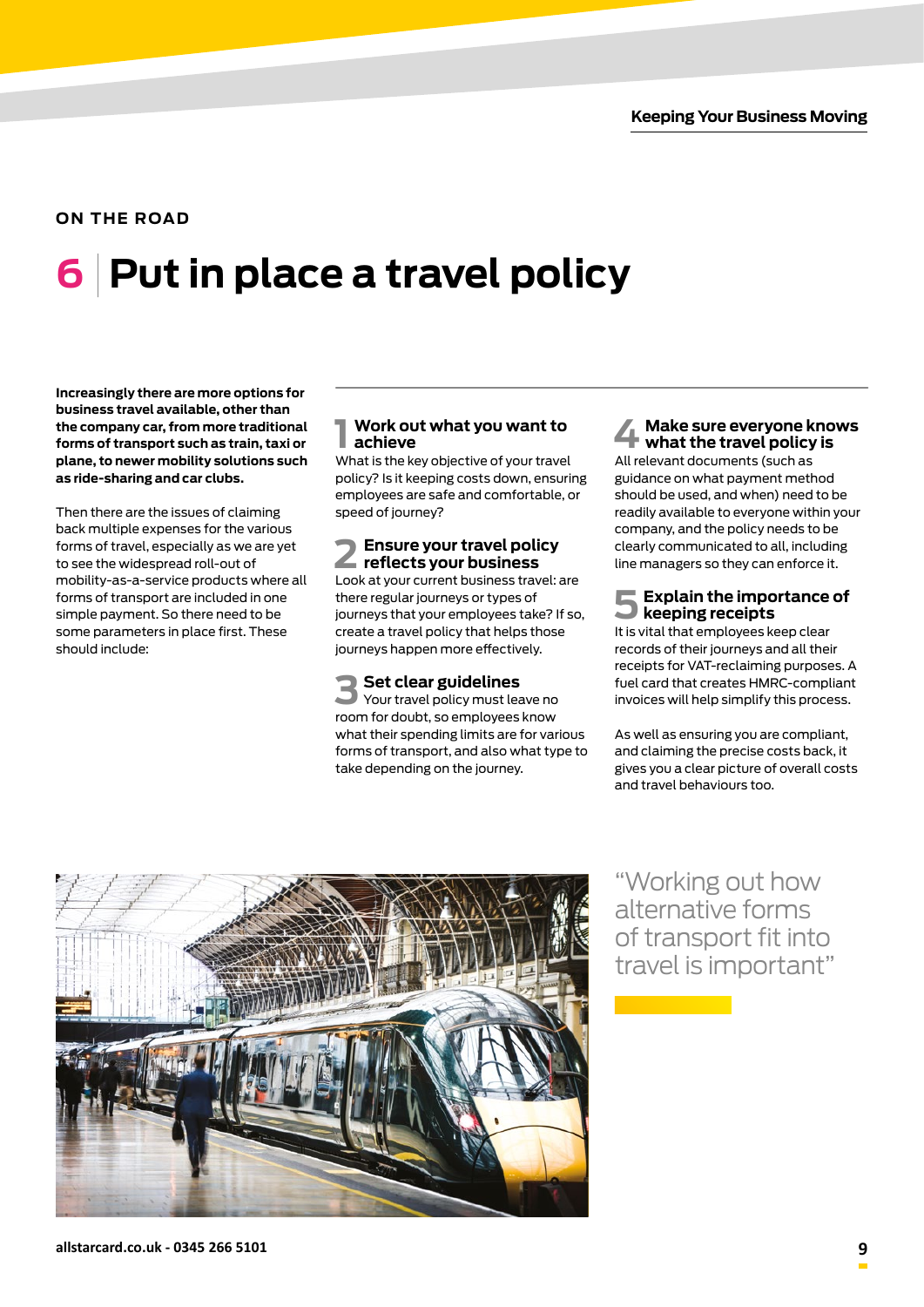

#### **ON THE ROAD**

# **7 Get a grip on Clean Air Zones**

**2020 will see city centre Clean Air Zones (CAZs) come into operation around the country. There have been postponements to launches in Leeds and Birmingham initially intended for early 2020, but a number of CAZs will still go live during the year.**

The London Ultra Low Emission Zone is already in force and the scale of charges incurred has been marked: more than 130,000 drivers were fined in the first three months alone, and Transport for London income reached £220,000 per vehicles compliant.



### **ALLSTAR BUSINESS SOLUTIONS INSIGHT**

### **UK Clean Air Zones**

**CHARGING CONFIRMED** Aberdeen: 2020 Bath: 2020 Birmingham: 2020 TBC Leeds: 2020 TBC London: 8 Apr 2019 Derby: TBC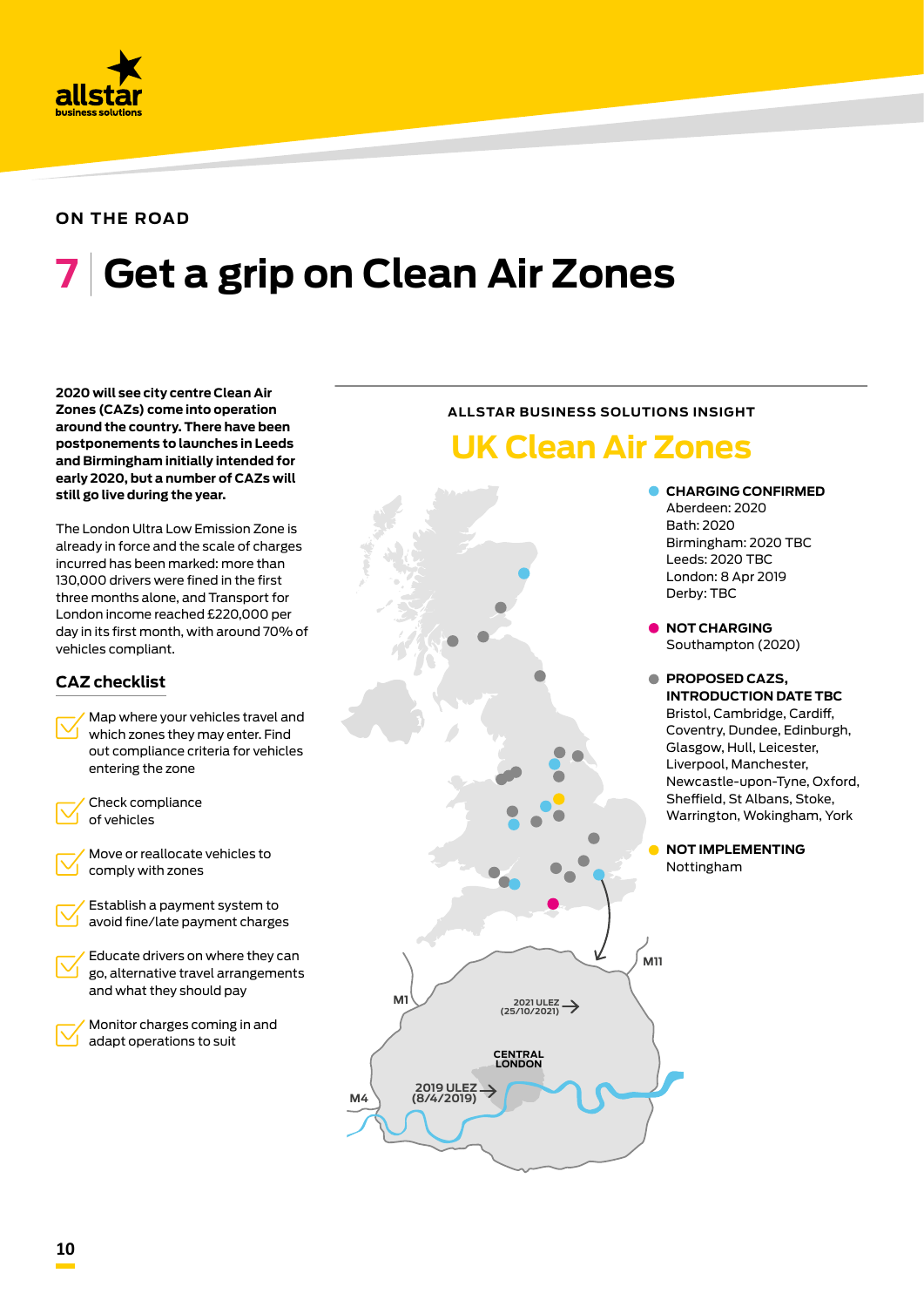## **8 Manage travel expenses better**

**One of the biggest issues with an expense management policy for employees out on the road – claiming back costs such as fuel, subsistence, travel, hotels and rental – is a lack of clarity. A policy which is not clearly defined opens up grey areas that employees might either exploit on purpose, or contravene without realising – causing disruption and disagreement.**

### "It's essential to create a policy where employees know how much they are allowed for expenses"

**1 Set spending limits**<br>It's essential to create a policy where employees know how much they are allowed for expenses such as hotel rooms, travel, mileage and subsistence. By using a system where you can set limits for each employee and each area of spend you can ensure there are no grey areas and unnecessary expense.

**2 Keep up to date** Don't wait to find out how much your employees have spent. You can manage the problem before it becomes an issue with real-time reporting systems that upload transactions as they happen, allows you to tweak spending levels and create reports.

#### **3 Keep HMRC happy**

It's important to be compliant. In order to claim back VAT, you need evidence of receipts with a VAT, description of good and/or services, total charge, name and address of supplier and the date of purchase.

**4Don't forget about it** An expense policy should be continually reviewed. The price of things changes all the time, so if you create a policy and treat it as a box ticked, your employees will be losing money, and it could affect morale.

**5 Be fair and simple** Create an expenses policy that is clear and above all, fair. Set guidelines on what is acceptable to claim for, and stick to it for all.

#### Fuel and travel costs in one place, with **Allstar Plus**

**The best of a business credit card and fuel card in one; making it easy to run your business with one account, payment method and invoice. Perfect for both on-the-road expenses and for office supplies spend.**

**As well as the usual Allstar fuel card benefits and savings, you can control expense spending permissions and limits via an online portal.**



- $\rightarrow$  Up to 44 days interest-free credit\*
- **Controlled access to the Visa network**  $\rightarrow$  Manage expenses in real-time with digital receipts\*\*
- **Pay for fuel across Europe with Visa**
- $\rightarrow$  Save 10% on SMR at selected garages
- **HMRC-compliant invoice for UK fuel**

\* subject to status

\*\* Visa Business Reporting is available for £6 per month for an unlimited number of cards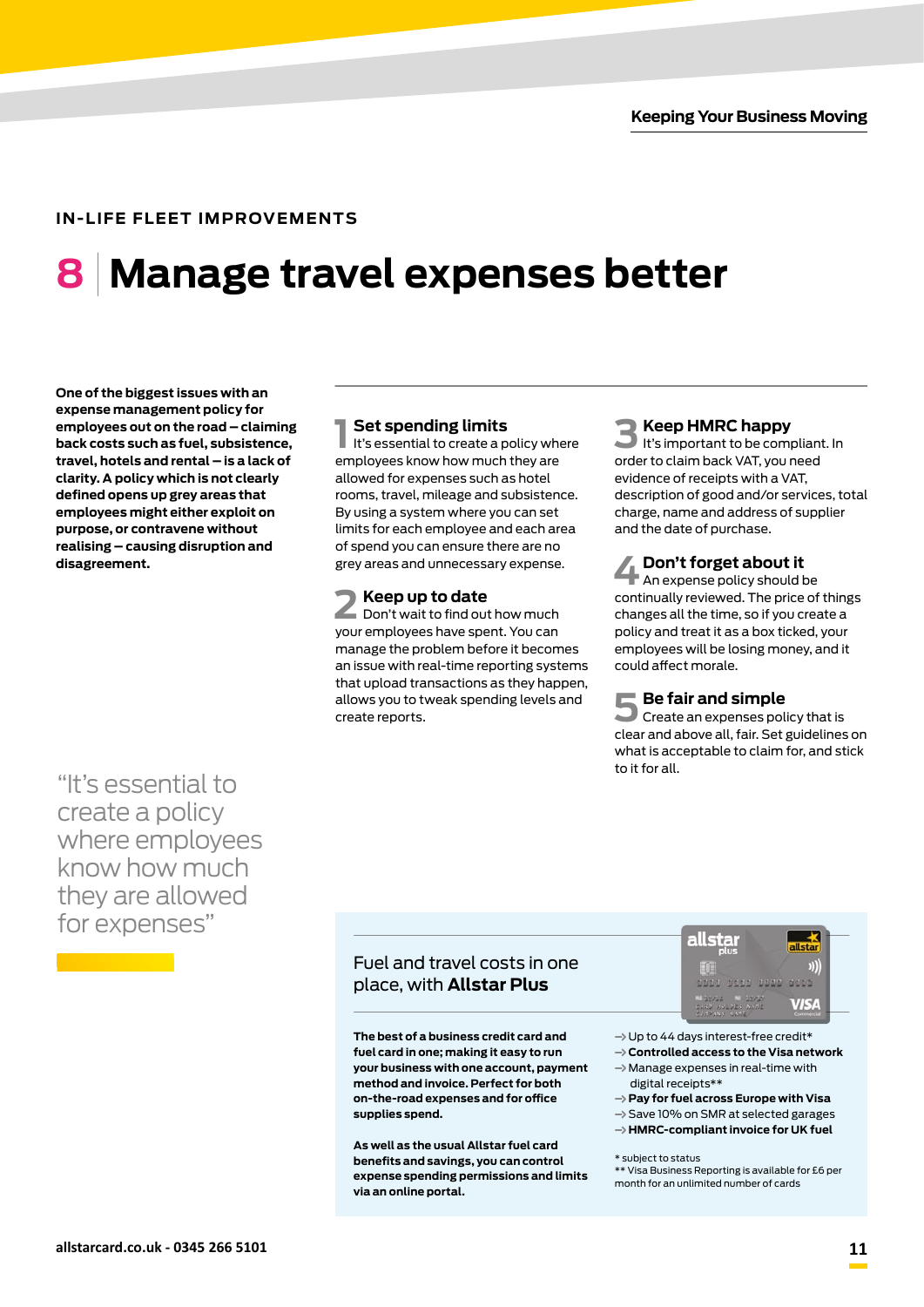

## **9 Stop fraud and expense creep**

**The National Fraud Authority estimates that companies lose more than £100 million every year due to travel and subsistence fraud.** 

There are a number of ways fraud can occur, but here are some of the most frequent to look out for.

#### **Splitting up large items**

Sometimes, if an employee has spent a lot on a particular item, they might try to get it through in more than one claim to mask its true size.

#### **Claiming more than once**

In a paper-based pay-and-reclaim system in which charges may not be easily cross-referenced from month to month, employees can be tempted to claim more than once for some items.

#### **Inflating 'acceptable' charges**

A taxi fare that totalled £5, but a receipt is put in for a £10 claim: this is a typical case of inflating a charge that on the face of it is still acceptable in terms of its overall cost, but is in fact small-scale fraud.

#### **Putting through non-descript items**

Putting through receipts lacking detail is another way employees cheat. They may have been given a receipt for a non-work purchase but felt they could pass it off as a work cost. The way to stop this is to ensure all business transactions go through a business card.

#### **Charging for non-work expenses**

For employees who are out of the office a lot, there can be a temptation to put through the odd takeaway, parking or fuel receipt that was not incurred while actually working. Ensure they can match dates of claims to specific locations and work trips.

#### **IN-LIFE FLEET IMPROVEMENTS**

### **10 Reduce vehicle and employee downtime**

**It is important not to under-estimate the added cost to the business of vehicle downtime, both in terms of expenditure and productivity. Estimates on the cost of vehicle downtime vary – it can be from £300 a day up to around £2,000.**

Any time one of your vehicles is off the road, it is losing the company money. Obviously, some vehicle downtime is unavoidable, such as during scheduled servicing, but it is the unscheduled breaks in service which cause problems.

Selecting the right vehicles can have a significant impact in reducing downtime, and statistical analysis can show which makes and models are more reliable.

Also, you can reduce the time your vehicles are off the road by having an efficient booking and validation system in place. Often a reason for unnecessary downtime is down to process.

When cars and vans need work, they need to be allocated slots at garages quickly, and have the parts ordered and work approved. Without such a system in place, this can add days to downtime finding garages to undertake the work, getting quotes and gaining approval.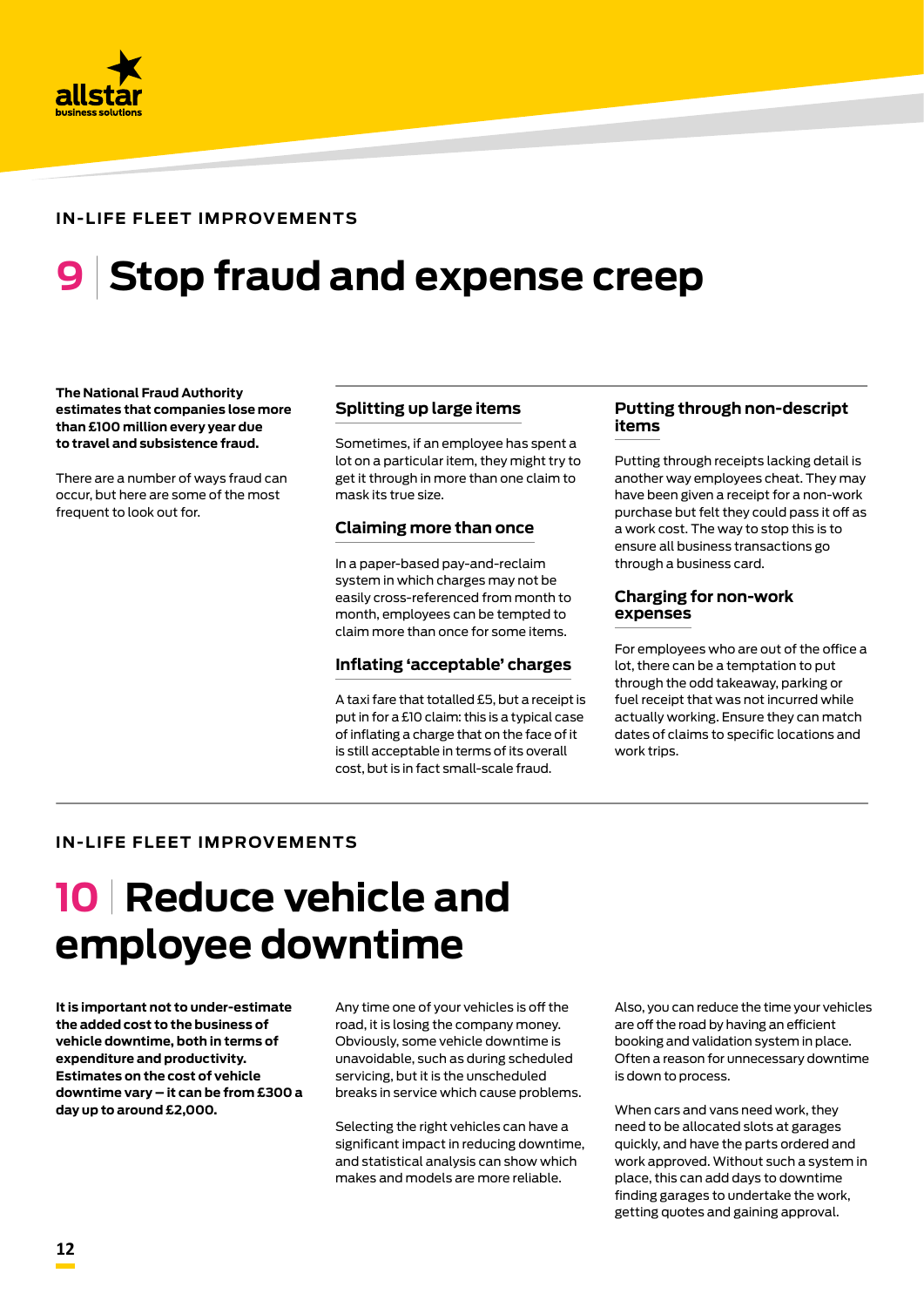## **11 Improve your SMR provision**

**There are various methods of financing and running the service, maintenance and repair aspect of your fleet operation, from outsourced maintenance contracts through a leasing company to an in-house pay-as-you-go operation.** 

While around two-thirds of leased cars and vans have an outsourced maintenance contract included, increasingly businesses are choosing to unbundle services as technology develops that allows them to access all the benefits of bulk purchasing, detailed reporting and consolidated invoicing.

Pay-as-you-go can be the most costeffective option, because it gives the business total control of expenditure and, thanks to the online portals associated with such schemes, the ability to manage all work and approve estimates from garages for work.

#### **4 steps to better SMR**

**1 Manage drivers better** A key to lowering SMR costs is ensuring drivers are part of the solution, not the problem. If they understand the importance of checking their vehicle regularly in terms of safety and benefit to them and the business, then your vehicles should be better looked after and cheaper to run. Put in place a regular checklist drivers need to complete to prove this has been undertaken.

**2 Validate costs, parts and time** Make sure you are paying the right price for parts, labour and work. New rules engine-based systems can take away a lot of the hassle and check prices against agreed levels and ensure the charges for parts and time are commensurate with the job.

**3 Book work more efficiently**<br> **A** key issue with SMR management is not being able to get work booked in quickly. Vehicles off the road are accruing cost, potentially through rental replacements or other forms of transport, while working time is lost trying to find garages to do the work. New technology can highlight where capacity is available and apportion jobs to those slots, reducing downtime costs and administration.

**4 Ensure you comply<br>
<b>4** Compliance is an increasingly complex area, especially for commercial vehicles, and you need to keep records of all work undertaken not only to ensure full service history, but in case something untoward happens on the road to a vehicle or driver.

#### How **ServicePoint** can help your SMR operation

**ServicePoint is our fleet maintenance management platform. Through a secure online platform you can manage all bookings, approvals and invoicing, meaning you're always in control.**

**With pre-negotiated discounts available through an extensive nationwide network of garages and all costings validated by manufacturer data, your costs are clear.**

**All costings are validated by manufacturer data, and you can approve work directly, so you're always in control through a secure online platform that manages all bookings, approvals and invoicing.**

- $\rightarrow$  Up to 30% savings on SMR
- **Online approval for all work**
- $\rightarrow$  Downtime management improves fleet effectiveness
- **Cost clarity through online reporting**
- $\rightarrow$  One invoice to reduce admin burden **Reminders for all services and bookings**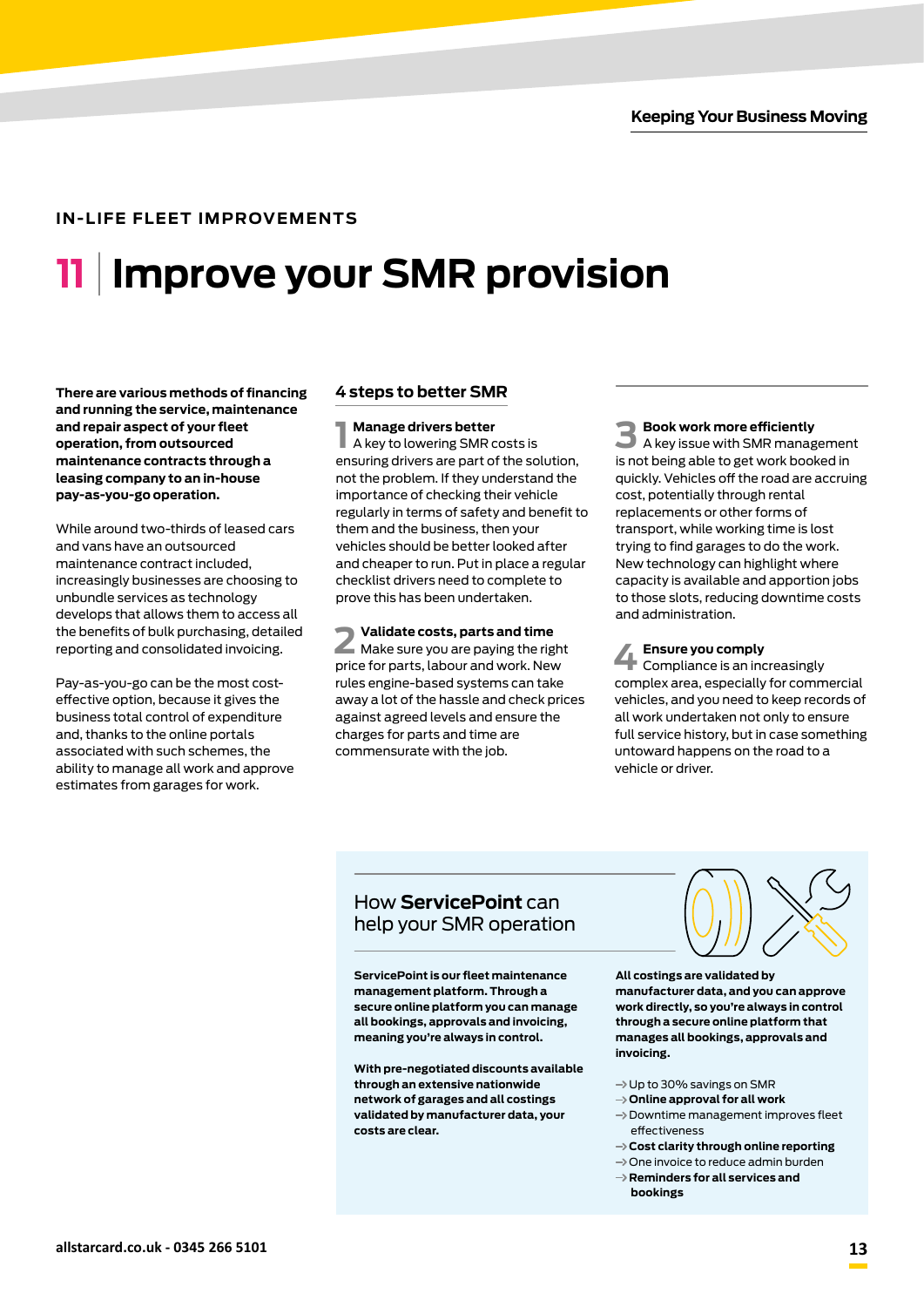

## **12 Choose safer, more intelligent vehicles**

**Road fatalities across Europe have reduced by more than half since 2001, from 54,900 to 25,300 in 2017. In contrast, the number of passenger cars on Europe's roads increased from just over 200 million to 259.7 million during the same period.**

Much of the improvement in these figures is down to the active and passive safety technology in vehicles, and with human error (such as distraction, poor anticipation and violation of traffic rules) the cause of 90% of accidents, it seems that technology has a crucial role to play in keeping business drivers safe and companies on the move.

"Active safety systems can offer tangible benefits to fleets"



Two-thirds (66.8%) of new cars are offered with at least one self-activating safety system, either as standard or as an optional extra, [according to the latest](https://www.fleetnews.co.uk/news/manufacturer-news/2018/01/22/road-accidents-fall-as-more-new-cars-fitted-with-collision-warning-systems)  [data from the Society of Motor](https://www.fleetnews.co.uk/news/manufacturer-news/2018/01/22/road-accidents-fall-as-more-new-cars-fitted-with-collision-warning-systems)  [Manufacturers and Traders \(SMMT\) and](https://www.fleetnews.co.uk/news/manufacturer-news/2018/01/22/road-accidents-fall-as-more-new-cars-fitted-with-collision-warning-systems)  [JATO Dynamics](https://www.fleetnews.co.uk/news/manufacturer-news/2018/01/22/road-accidents-fall-as-more-new-cars-fitted-with-collision-warning-systems). A report by the SMMT and KPMG concluded that connected and self-driving vehicle technology could reduce serious accidents by 25,000 and save 2,500 lives in the UK by 2030.

While fully autonomous cars are still some way off, active and passive systems can offer tangible benefits to fleets: the annual saving through shorter journey times, lower fuel, insurance and parking costs, and the ability to multi-task, could be as high as £40 billion, with the overall UK economic benefit amounting to some £51 billion, according to the SMMT.



**SOLUTIONS INSIGHT**

**90%** Percentage of accidents in which human error was a significant factor Source: roadsafetyfacts.eu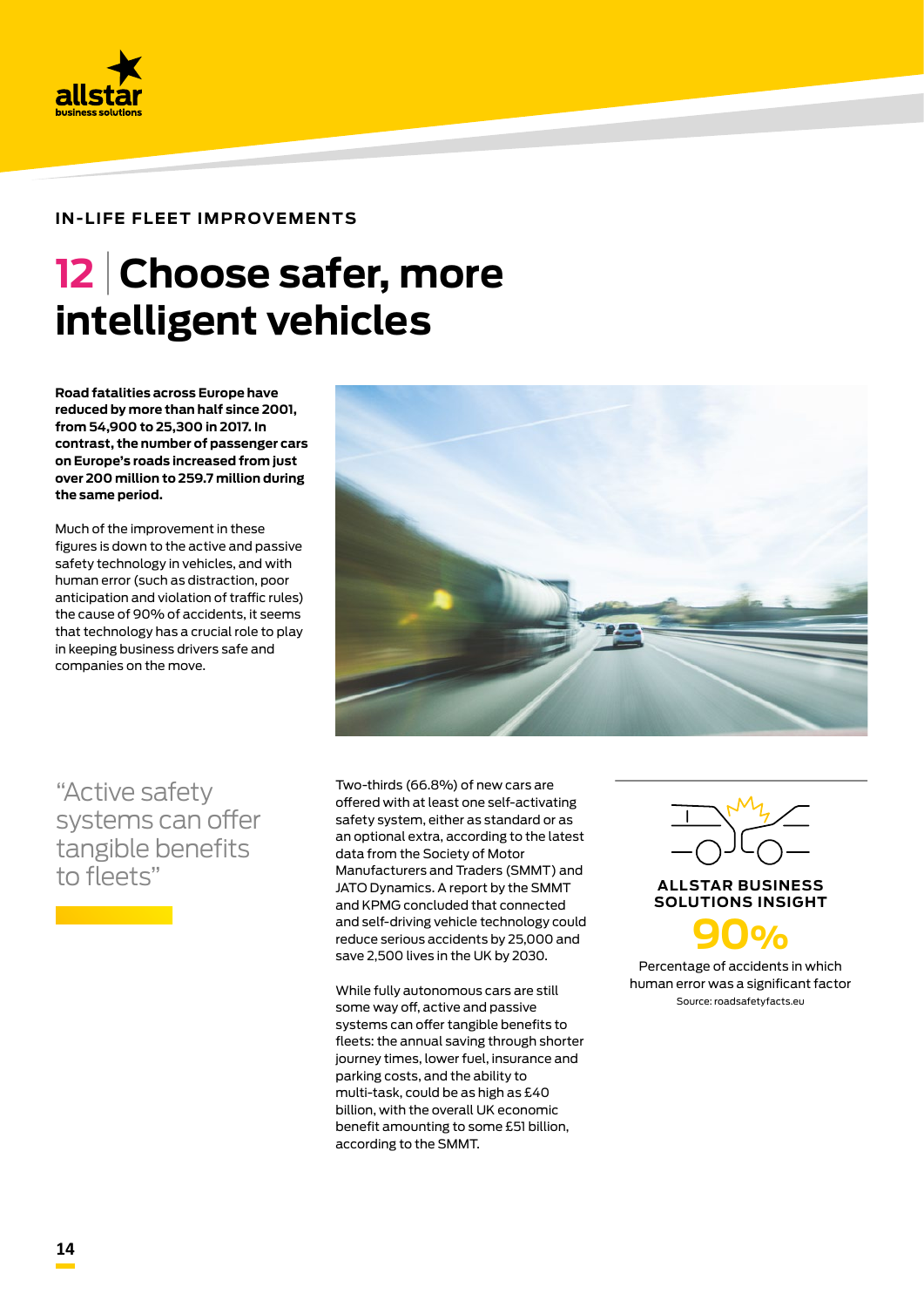### **Conclusion**

**The next year is another in which businesses will face considerable change. The on-going issue of Brexit will dominate and continue to affect the overall economy and fleet costs, such as in the price of fuel. As a result, companies will be looking to ensure their costs for all business travel and on-the-road expenses are under control and fully transparent.**

Then there is new legislation such as RDE2, the introduction of Clean Air Zones throughout the country, and new benefitin-kind company car tax rates, which will all have an effect on day-to-day operations, and vehicle choice too.

As more electric models hit the market, businesses will be looking to run a multifuel policy and understand how this will work, which will require new reporting systems and changes in policy.

At Allstar Business Solutions we can help you navigate these various issues, through our range of products that provide payment and reporting solutions. Also our regular white papers, webinars, insights and advice will give you the intelligence and information you need to run your fleet more effectively.

### **Our Products**





**Allstar One**

**Allstar Plus**





**Allstar One Electric**

#### **Allstar Supermarket+**

### **ServicePoint**

**Fleet maintenance management**

For more information on all Allstar products, visit www.allstarcard.co.uk

### **Want more of our insights, white papers and webinar briefings?** Contact our team on 0345 266 5101



**The Extra Mile** magazine



**Navigating the Alternatively Fuelled Future**  white paper



**ULEZ and your Business** white paper



**Transforming SMR: a guide for fleets** white paper



**Fleet and Fuel**  white paper



**Fuel Market Monitor**  webinars